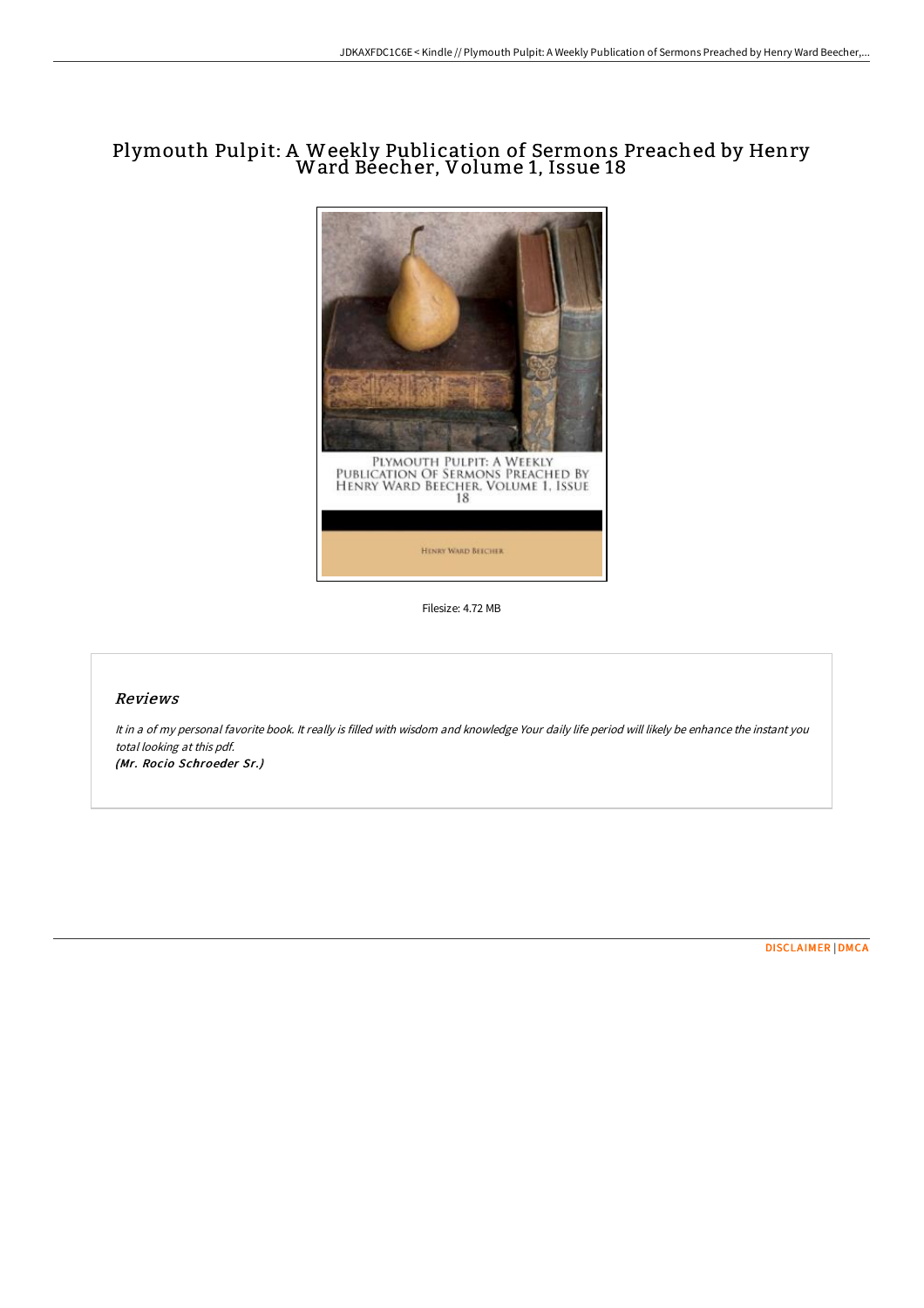## PLYMOUTH PULPIT: A WEEKLY PUBLICATION OF SERMONS PREACHED BY HENRY WARD BEECHER, VOLUME 1, ISSUE 18



18

Nabu Press. Paperback. Book Condition: New. This item is printed on demand. Paperback. 26 pages. Dimensions: 9.7in. x 7.4in. x 0.1in.This is a reproduction of a book published before 1923. This book may have occasional imperfections such as missing or blurred pages, poor pictures, errant marks, etc. that were either part of the original artifact, or were introduced by the scanning process. We believe this work is culturally important, and despite the imperfections, have elected to bring it back into print as part of our continuing commitment to the preservation of printed works worldwide. We appreciate your understanding of the imperfections in the preservation process, and hope you enjoy this valuable book. The below data was compiled from various identification fields in the bibliographic record of this title. This data is provided as an additional tool in helping to ensure edition identification: Plymouth Pulpit: A Weekly Publication Of Sermons Preached By Henry Ward Beecher, Volume 1, Issue 18 Henry Ward Beecher J. B. Ford and Co. , 1874 This item ships from La Vergne,TN. Paperback.

 $\mathbf{r}$ Read Plymouth Pulpit: A Weekly [Publication](http://albedo.media/plymouth-pulpit-a-weekly-publication-of-sermons--26.html) of Sermons Preached by Henry Ward Beecher, Volume 1, Issue 18 **Online** ۱÷ Download PDF Plymouth Pulpit: A Weekly [Publication](http://albedo.media/plymouth-pulpit-a-weekly-publication-of-sermons--26.html) of Sermons Preached by Henry Ward Beecher, Volume 1, Issue